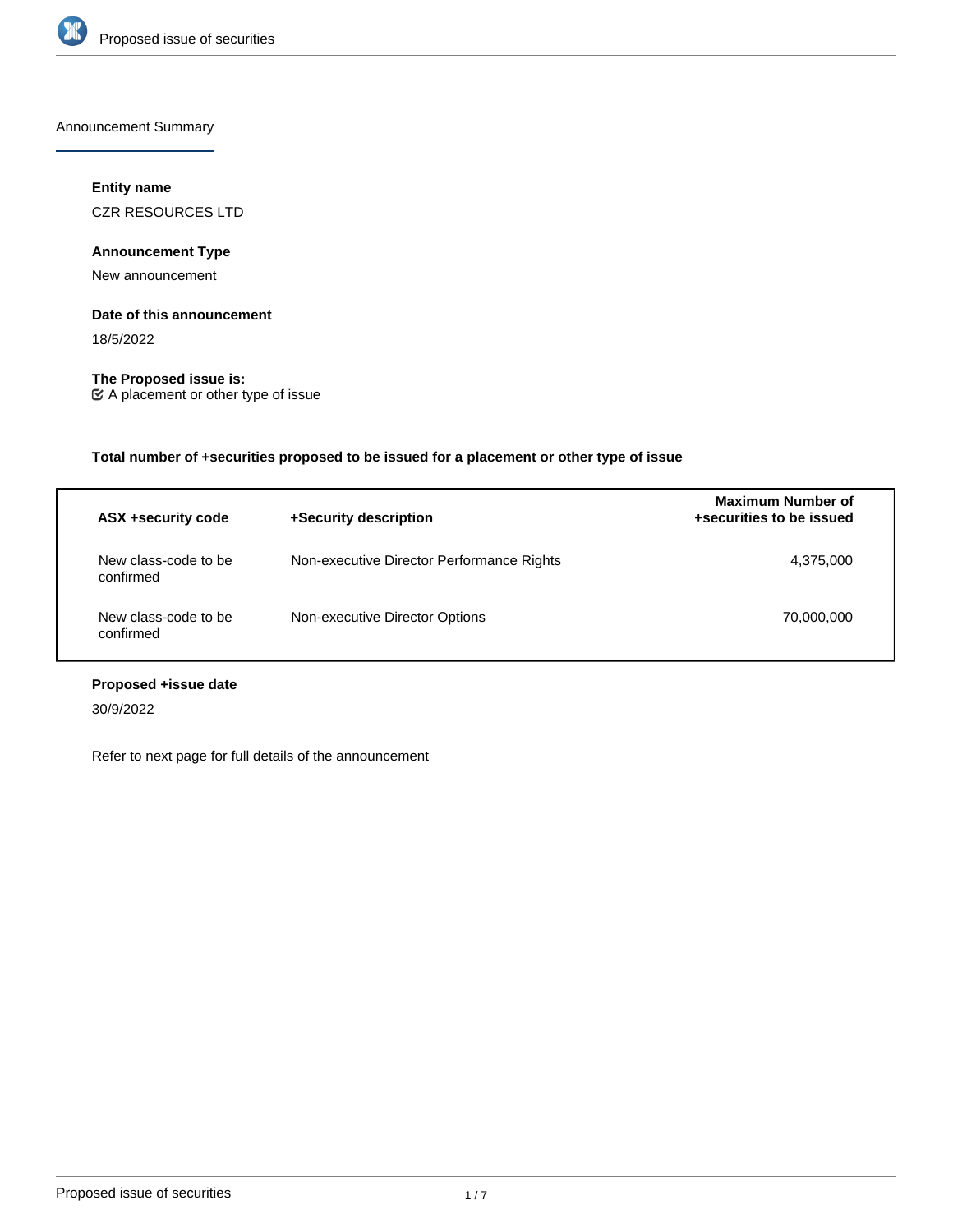

## Part 1 - Entity and announcement details

## **1.1 Name of +Entity**

CZR RESOURCES LTD

We (the entity named above) give ASX the following information about a proposed issue of +securities and, if ASX agrees to +quote any of the +securities (including any rights) on a +deferred settlement basis, we agree to the matters set out in Appendix 3B of the ASX Listing Rules.

If the +securities are being offered under a +disclosure document or +PDS and are intended to be quoted on ASX, we also apply for quotation of all of the +securities that may be issued under the +disclosure document or +PDS on the terms set out in Appendix 2A of the ASX Listing Rules (on the understanding that once the final number of +securities issued under the +disclosure document or +PDS is known, in accordance with Listing Rule 3.10.3C, we will complete and lodge with ASX an Appendix 2A online form notifying ASX of their issue and applying for their quotation).

**1.2 Registered Number Type**

**Registration Number**

ABN

91112866869

**1.3 ASX issuer code**

**CZR** 

# **1.4 The announcement is**

New announcement

## **1.5 Date of this announcement**

18/5/2022

**1.6 The Proposed issue is:**

 $\mathfrak{C}$  A placement or other type of issue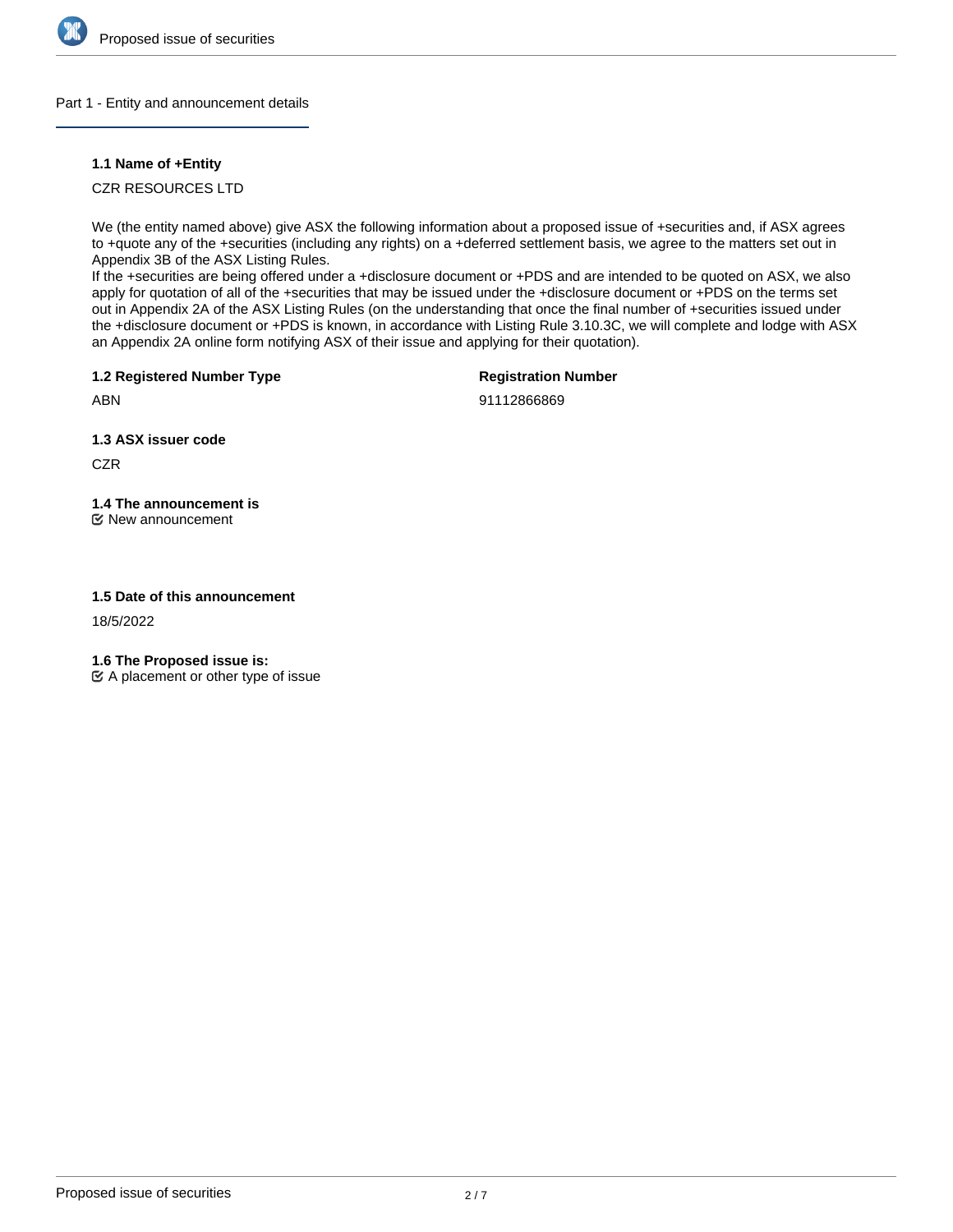

Part 7 - Details of proposed placement or other issue

Part 7A - Conditions

**7A.1 Do any external approvals need to be obtained or other conditions satisfied before the placement or other type of issue can proceed on an unconditional basis?** Yes

7A.1a Conditions

**Approval/Condition** +Security holder approval **Date for determination** 31/8/2022 **Is the date estimated or actual? \*\* Approval received/condition met?** Estimated

#### **Comments**

Date of Shareholders Meeting is estimated only and unknown at this stage. Shareholders to approve the issue of Securities at the next held General Meeting of Shareholders of CZR

Part 7B - Issue details

**Is the proposed security a 'New class' (+securities in a class that is not yet quoted or recorded by ASX) or an 'Existing class' (additional securities in a class that is already quoted or recorded by ASX)? Will the proposed issue of this +security include an offer of attaching +securities?** No New class

Details of +securities proposed to be issued

**ISIN Code (if Issuer is a foreign company and +securities are non CDIs)**

| Have you received confirmation from<br>ASX that the terms of the proposed<br>+securities are appropriate and<br>equitable under listing rule 6.1?<br>় No | Will the entity be seeking quotation<br>of the 'new' class of +securities on<br>ASX?<br>় No |
|-----------------------------------------------------------------------------------------------------------------------------------------------------------|----------------------------------------------------------------------------------------------|
| ASX +security code                                                                                                                                        | +Security description                                                                        |
| New class-code to be confirmed                                                                                                                            | Non-executive Director Performance Rights                                                    |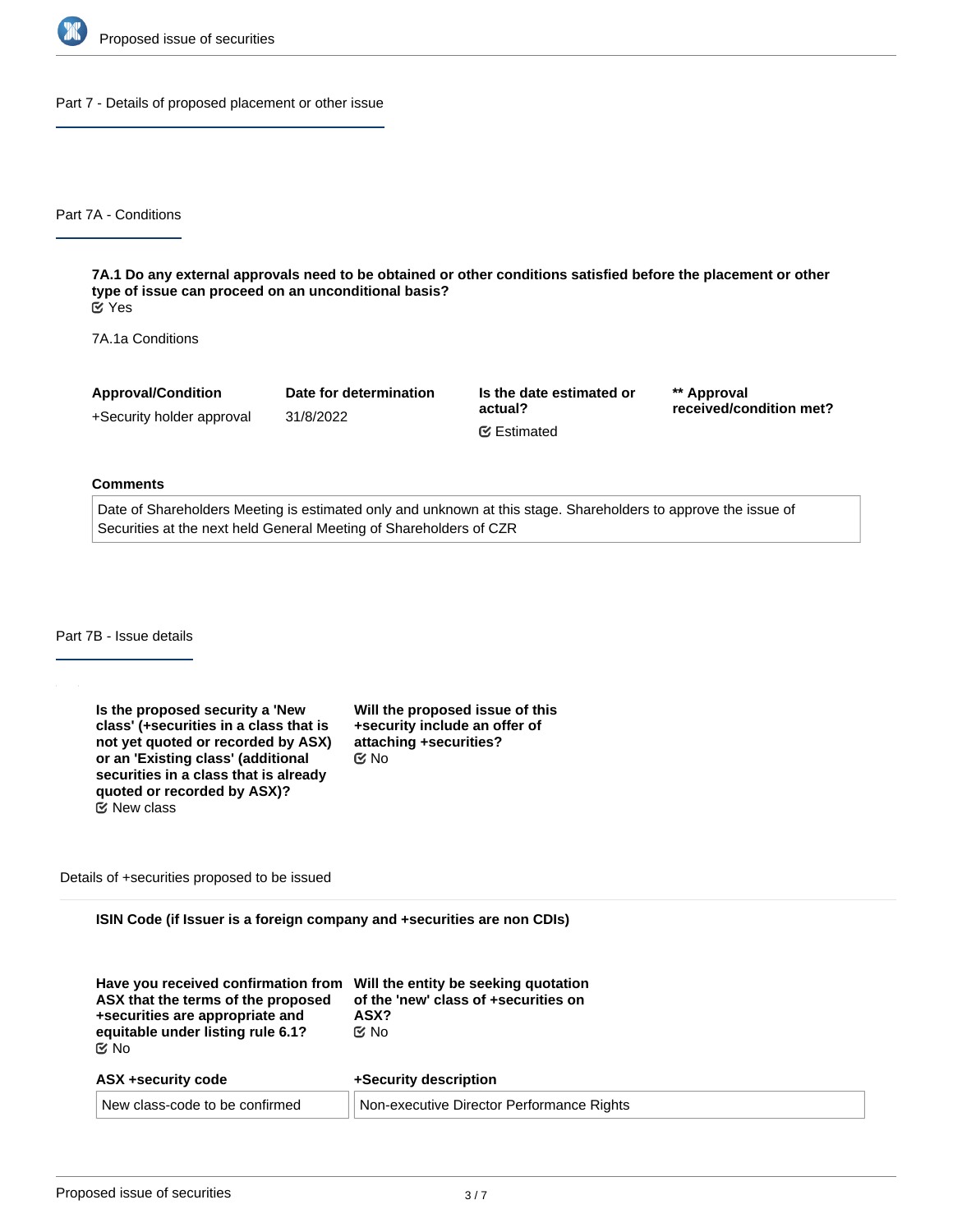

## **+Security type**

Performance options/rights

#### **Number of +securities proposed to be issued**

4,375,000

## **Offer price details**

**Are the +securities proposed to be issued being issued for a cash consideration?** No

#### **Please describe the consideration being provided for the +securities**

Nil Consideration

## **Please provide an estimate of the AUD equivalent of the consideration being provided for the +securities**

0.000001

**Will all the +securities issued in this class rank equally in all respects from their issue date?** No

#### **If some of the issued +securities do not rank equally**

# **Is the actual date from which the +securities will rank equally (non-ranking end date) known?**

No

## **Provide the estimated non-ranking end period**

On exercise each Performance Right converts into one fully paid ordinary share in CZR. 50% of Performance Rights vest 12 months after issue if the director remains on the Board of CZR. Remaining 50% of Performance Rights vest 24 months after issue if the director remains on the Board of CZR. Unvested Performance Rights are automatically forfeited and cancelled if the Director ceases to be on the Board of CZR Performance Rights expire after 48 months of Issue. Performance Rights will automatically vest on a Change of Control.

## **Please state the extent to which the +securities do not rank equally:**

- **In relation to the next dividend, distribution or interest payment; or**
- **For any other reason**

See above

Performance options/rights details

**+Security currency** AUD - Australian Dollar **Exercise price** AUD 0.0000

**Expiry date**

## **Details of the type of +security that will be issued if the option is exercised**

CZR : ORDINARY FULLY PAID

#### **Number of securities that will be issued if the option is exercised**

On exercise each Performance Right converts into one fully paid ordinary share in CZR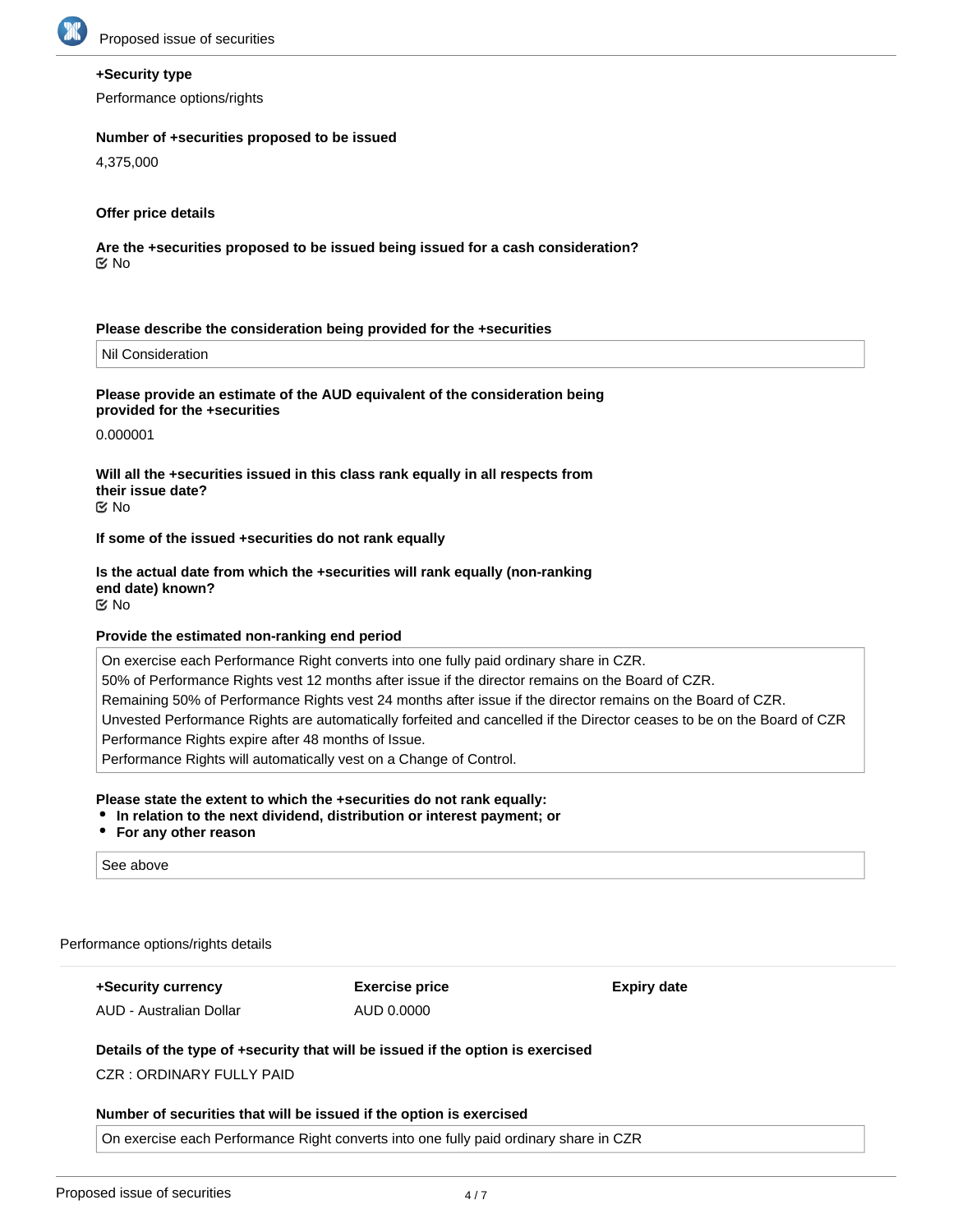**Please provide a URL link for a document lodged with ASX setting out the material terms of the +securities proposed to be issued or provide the information by separate announcement.**

Refer to ASX Announcement dated 18 May 2022 and titled "Proposed Issue of Incentive Securities to Non-Executive Directors"<https://www.czrresources.com/investors/asx-announcements/>

**Is the proposed security a 'New class' (+securities in a class that is not yet quoted or recorded by ASX) or an 'Existing class' (additional securities in a class that is already quoted or recorded by ASX)?** New class

**Will the proposed issue of this +security include an offer of attaching +securities?** No

Details of +securities proposed to be issued

**ISIN Code (if Issuer is a foreign company and +securities are non CDIs)**

| Have you received confirmation from Will the entity be seeking quotation<br>ASX that the terms of the proposed<br>+securities are appropriate and | of the 'new' class of +securities on<br>ASX? |
|---------------------------------------------------------------------------------------------------------------------------------------------------|----------------------------------------------|
| equitable under listing rule 6.1?                                                                                                                 | t⊻ No                                        |
| <b>Mo</b>                                                                                                                                         |                                              |

#### **ASX +security code**

| <b>New</b>   | <b>Jotions</b> |
|--------------|----------------|
| " class-code | <b>Non</b>     |
| ≏ontirmeo    | . Director     |
| ∖⊓∩ ne ∩     | `n-executive   |

**+Security description**

## **+Security type**

**Options** 

#### **Number of +securities proposed to be issued**

70,000,000

#### **Offer price details**

**Are the +securities proposed to be issued being issued for a cash consideration?** No

### **Please describe the consideration being provided for the +securities**

Nil Consideration

#### **Please provide an estimate of the AUD equivalent of the consideration being provided for the +securities**

0.000001

**Will all the +securities issued in this class rank equally in all respects from their issue date?** No

#### **If some of the issued +securities do not rank equally**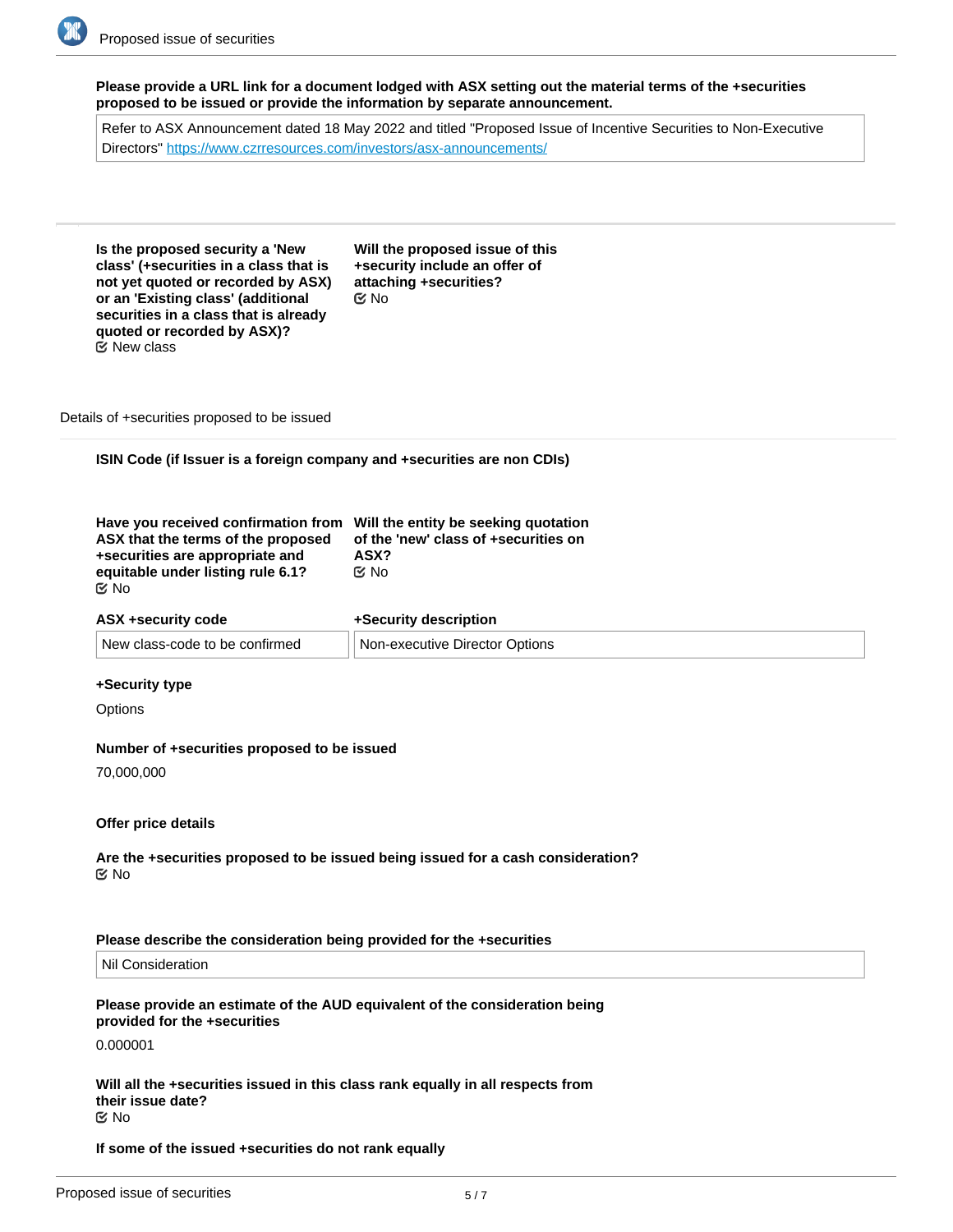

# **Is the actual date from which the +securities will rank equally (non-ranking end date) known?**

No

## **Provide the estimated non-ranking end period**

On exercise each Option converts into one fully paid ordinary share in CZR.

Options vest 36 months after issue if the director remains on the Board of CZR.

Unvested Options are automatically forfeited and cancelled if the Director ceases to be on the Board of CZR.

Options are exercisable at 2.8 cents.

Options expire after 48 months of Issue.

Options will automatically vest on a Change of Control.

## **Please state the extent to which the +securities do not rank equally:**

- **In relation to the next dividend, distribution or interest payment; or**
- **For any other reason**

See above

Options details

**+Security currency** AUD - Australian Dollar **Exercise price** AUD 0.0280

**Expiry date**

## **Details of the type of +security that will be issued if the option is exercised**

CZR : ORDINARY FULLY PAID

## **Number of securities that will be issued if the option is exercised**

On exercise each Option converts into one fully paid ordinary share in CZR

## **Please provide a URL link for a document lodged with ASX setting out the material terms of the +securities proposed to be issued or provide the information by separate announcement.**

Refer to ASX Announcement dated 18 May 2022 and titled "Proposed Issue of Incentive Securities to Non-Executive Directors"<https://www.czrresources.com/investors/asx-announcements/>

Part 7C - Timetable

**7C.1 Proposed +issue date** 30/9/2022

Part 7D - Listing Rule requirements

**7D.1 Has the entity obtained, or is it obtaining, +security holder approval for the entire issue under listing rule 7.1?** Yes

**7D.1a Date of meeting or proposed meeting to approve the issue under listing rule 7.1**